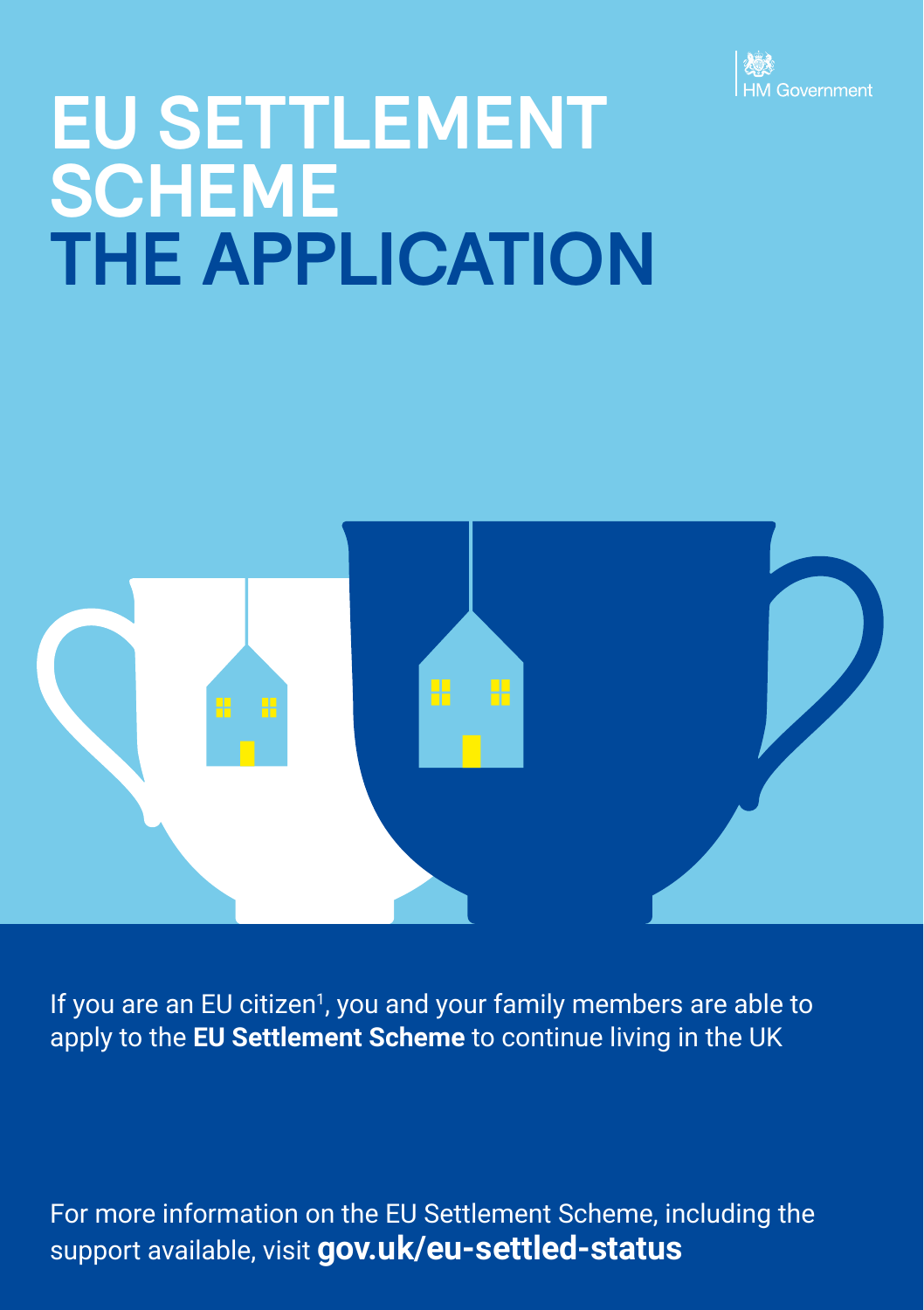

**The EU Settlement Scheme** allows you and your family members to get the immigration status you will need to continue to live, work and study in the UK. This status means you can continue to be eligible for:

- public services, such as healthcare and schools
- public funds and pensions
- British citizenship, if you meet the requirements and want to apply.



 $\mathbf i$ 

## **The application**

You will need to complete a **short online application form** using a computer, tablet or mobile phone. It is free to apply to the EU Settlement Scheme.

Your application saves automatically, so if you want to, you can start your application and then complete it at another time. It is **free to apply** to the EU Settlement Scheme.

Application guidance can be found on **[GOV.UK](https://www.gov.uk/settled-status-eu-citizens-families/applying-for-settled-status)**. Once you have read the guidance, start your application at **[gov.uk/apply-eu-settled-status](http://gov.uk/apply-eu-settled-status)**.

1 EU citizens used throughout refers to EEA and Swiss nationals, who are all eligible to apply to the EU Settlement Scheme.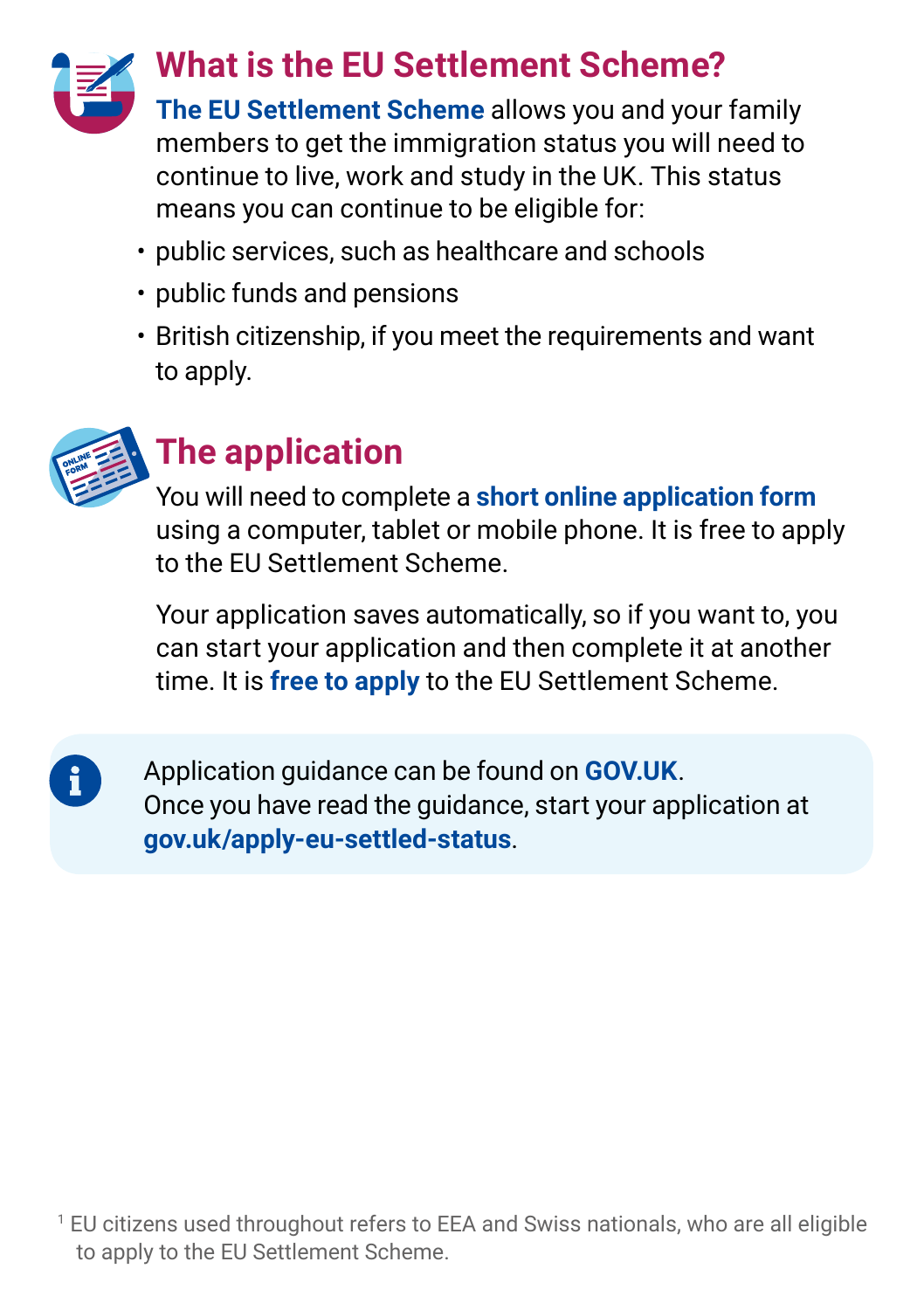

## **When you apply**

You will need the following to complete your application:



Access to the internet on a computer, tablet or smartphone



A valid passport, national identity card, or biometric residence card (if you are a non-EU citizen)



A recent digital photograph of yourself or the ability to take one using a mobile phone or camera



Your National Insurance number, if you have one



You may need to provide proof of residence, for example bank statements, utility bills and pay slips. For a list of suggested evidence that is accepted visit **[gov.uk/eu-evidence-of-residence](http://gov.uk/eu-evidence-of-residence)**.

You can get support over the phone or in person if you need online assistance.



For more information on application support visit **[GOV.UK](http://gov.uk/eu-settled-status)**.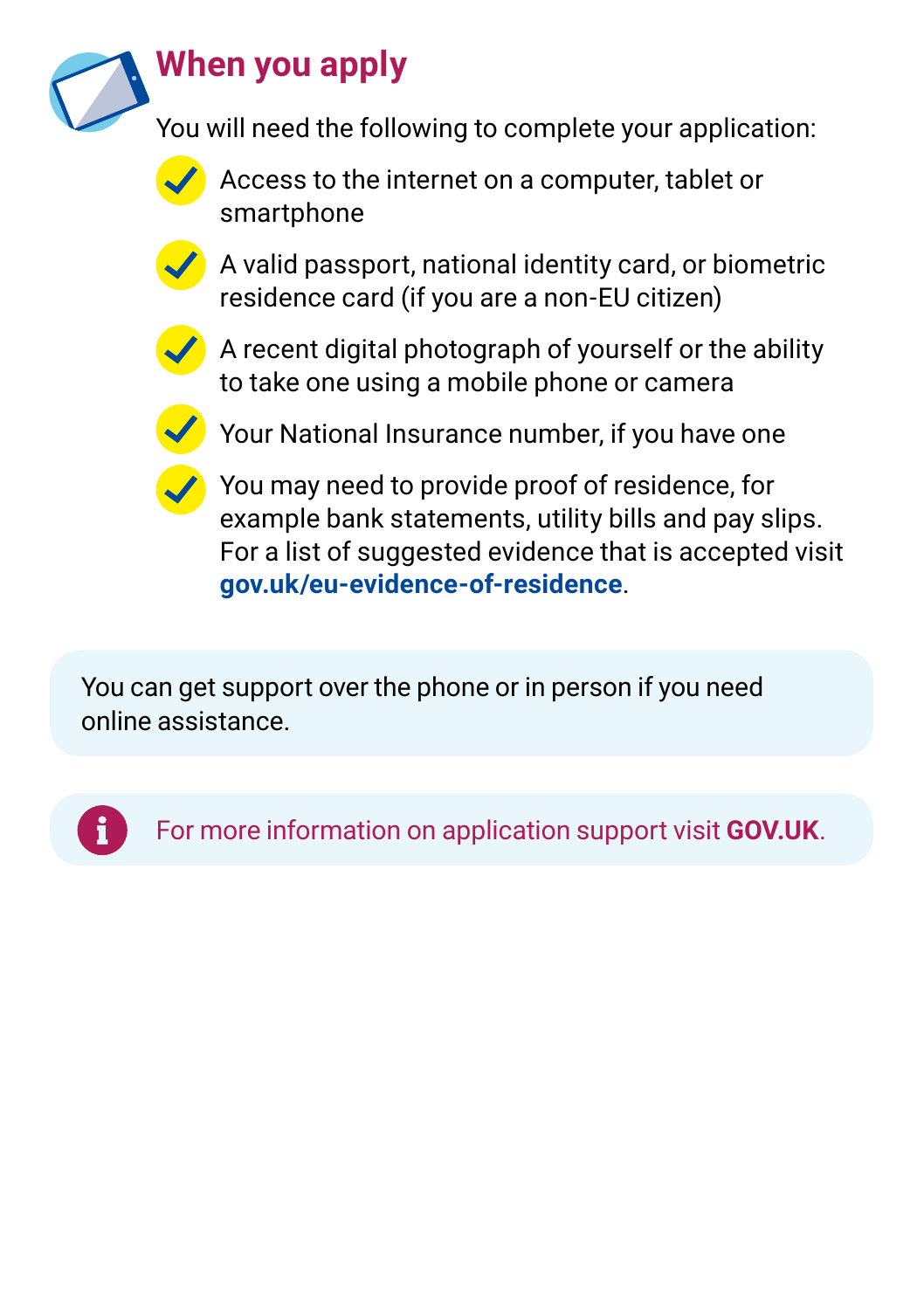

i

## **Proof of identity**

You will need to prove your identity and nationality using a valid passport or national identity card. If you are a non-EU citizen you can use a valid passport or biometric residence card. If you do not have any of these documents, alternative evidence of identity and nationality may be accepted in some circumstances.

You will need to provide a digital photo of yourself which will be checked to make sure it matches the photograph on your identity document. Non-EU citizens will also need to provide fingerprint biometrics if they have not already done so, for the purposes of being issued a biometric residence card.

You can use the EU Exit: ID Document Check app to prove your identity. If for any reason you are unable to complete the check using the app, you can send in your identity document to the Home Office by post, or you can visit a location providing access to the ID document scanning service. A list of locations can be found at **[gov.uk/eu-id](http://gov.uk/eu-id-scanner-locations)[scanner-locations](http://gov.uk/eu-id-scanner-locations)**.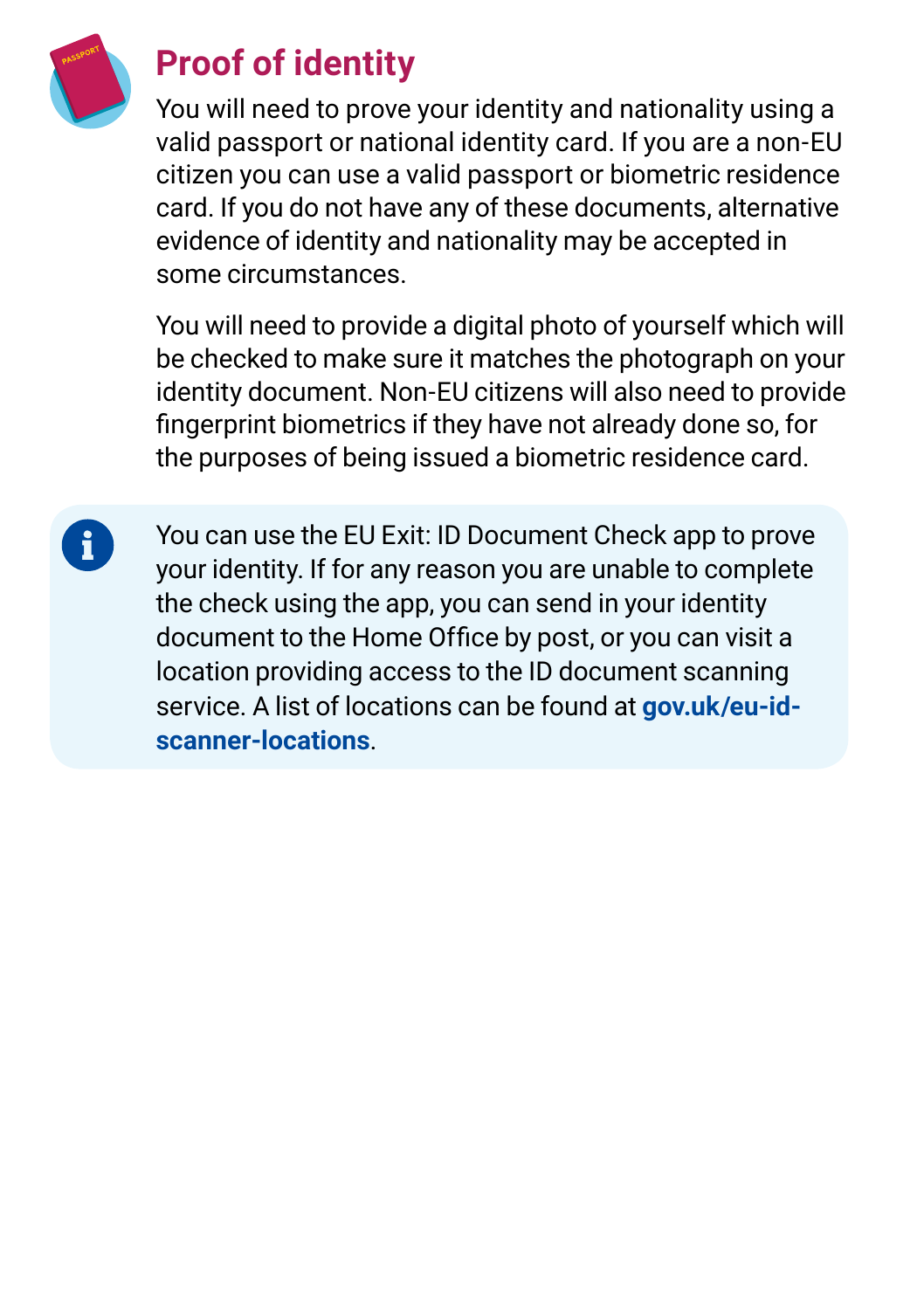

#### **Proof of residence**

There are a number of ways to provide evidence of your residence. Providing your National Insurance number (if you have one) should help you prove your residence in the UK. It will help tell us whether you are eligible for settled or pre‑settled status.

There may be cases where residence cannot be proven automatically in this way and we may require additional evidence. If that happens, do not worry. You can easily submit further evidence online by uploading photos or scanning your documents into your application. For a list of suggested evidence that is accepted visit **[gov.uk/eu](http://gov.uk/eu-evidence-of-residence)[evidence-of-residence](http://gov.uk/eu-evidence-of-residence)**.



## **Criminality check**

You will be asked to declare any criminal convictions. Only serious or persistent criminality will affect your application. This will not affect the vast majority of EU citizens and their family members.



### **Approval**

Successful applicants will get digital proof of their status through an online service. In most cases your new immigration status will be granted within a couple of weeks. You can track the progress of your application online. Once you receive your status, details will be provided on how to access it on **[GOV.UK](http://gov.uk/eu-settled-status)**.

i.

You will not get a physical document unless you are from outside the EU and do not already have a biometric residence card.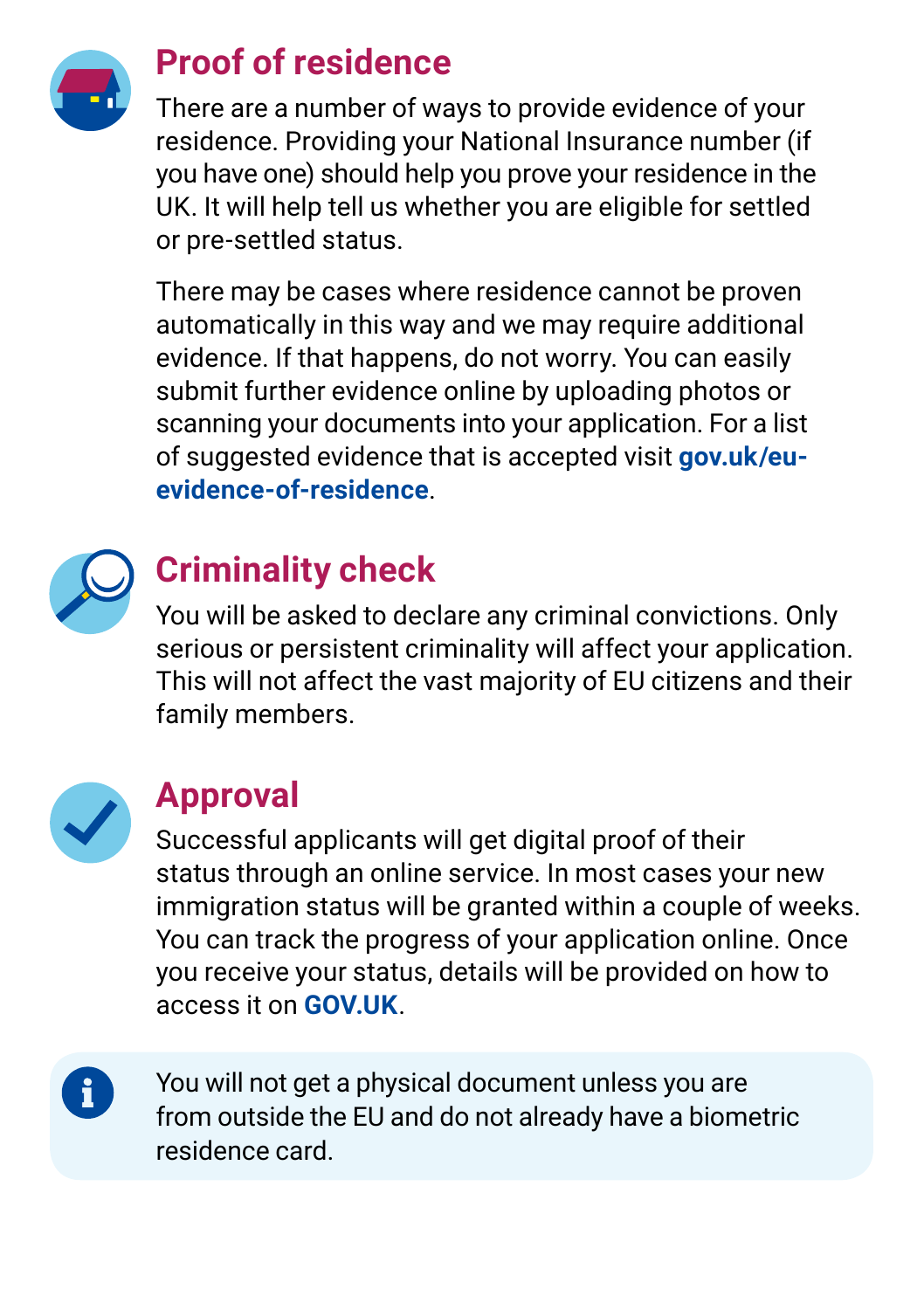

- read the application quidance
- start your application
- find out about next steps and citizenship



#### Support

If you have individual questions about your application, you can contact the EU Settlement Resolution Centre by calling **0300 123 7379** or +44 (0) 20 3080 0010 from outside the UK. Find out about call charges on [gov.uk/](http://gov.uk/call-charges) [call-charges](http://gov.uk/call-charges).

You can also ask a question using the online submission form **[eu-settled-status-enquiries.service.gov.uk](https://eu-settled-status-enquiries.service.gov.uk/start)**



For more information on the EU Settlement Scheme, including the support available, visit **[gov.uk/eu-settled-status](https://www.gov.uk/settled-status-eu-citizens-families)**.